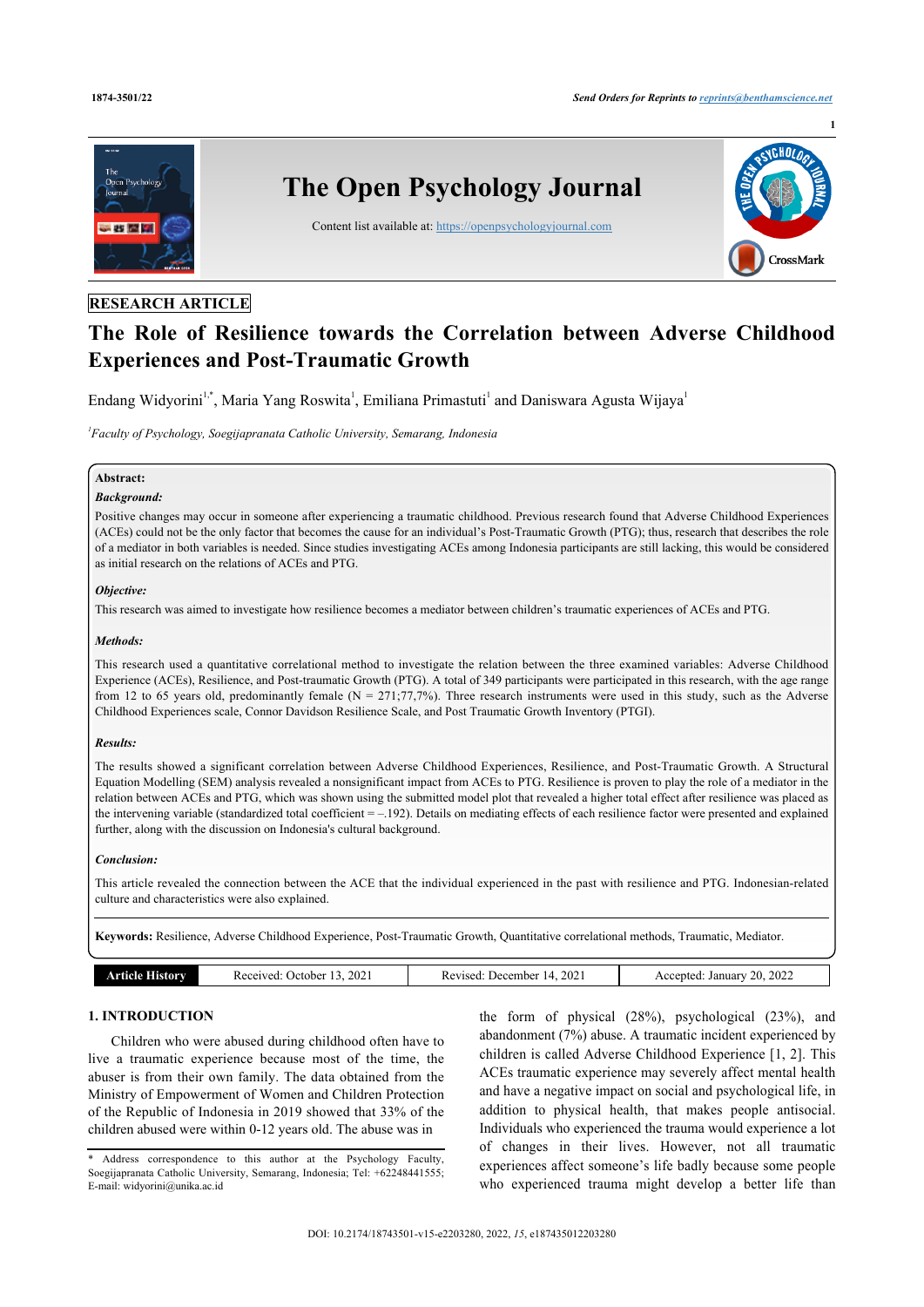before. Positive changes may occur to somebody after experiencing a traumatic childhood.

An individual's positive change after a post-traumatic event is termed Post-Traumatic Growth (PTG). PTG is a positive impact for someone who decides to struggle positively with their trauma. Examples of positive PTG include seeking a meaningful life, making positive changes like getting up from rock bottom experiences, and making psychological improvements about their condition [\[3\]](#page-9-2). PTG is a psychological change that happens cognitively and emotionally to individuals as a result of their traumatic events in the past, which may be related to themselves, other parties, and the future [\[4,](#page-9-3) [5](#page-9-4)]. An individual's positive change results from a process of facing lots of changes, struggles, and other challenges, which upgrades someone's higher cognitive functional adaptation[[6\]](#page-9-5). Calhoun and Tedeschi [\[7](#page-9-6)] divide PTG into five domains: a. *Personal Strength* is when someone would report positive changes and describe himself as a better person. Being stronger, more creative, more confident, and are open to the different changes that may happen to be a better individual; b. *Relating to others* is when someone would show development when having a better relationship with their family, friends, or people who experience the same traumatic event; c. *Encompasses Appreciation for life* is when someone reports having a clear vision about what is important in life and could rearrange his priorities in life through many aspects, such as the increase of existential consciousness; d. *New Possibilities* is when someone shows a desire to change his life's direction by learning some new knowledge and skills after enduring a traumatic experience; e. *Spiritual Change* is when someone shows how to actively participate and have faith in higher beings.

Some research works show a negative correlation between pressure and PTG, which means if the individual develops a higher PTG experience, his/her perception toward past difficulties will likely drop and will be able to overcome cognitive problems. According to that research, it is important to investigate the factors that will help someone who experiences ACEs to develop PTG in the next development. To achieve PTG, it is affected by some general factors. One of those factors is a psychological factor [\[8\]](#page-9-7). Traumatic experiences imply some negative circumstances that may cause suffering, vulnerability, uncertainty, and lack of one's life control. Putting them all together, someone may have a perception of what becomes the benefits of being a survivor from trauma [[7](#page-9-6), [9](#page-9-8)].

The PTG terminology, introduced firstly by Tedeschi and Calhoun [\[9\]](#page-9-8), is related to the positive change that involves the perception of the self by others. It occurs in conjunction with the life appreciation that arises as a consequence of the attempt to handle the traumatic life experienced by the PTG so that a balanced life can be achieved from the coping mechanism. This phenomenon shows that the effects of the trauma undergo a transformation, thereby increasing compared to the initial stage of the trauma. Tedeschi and Calhoun[[7\]](#page-9-6) referred to this phenomenon to understand how the PTG was formed as a result of the cognitive involvement of a deeper understanding of what happened to the self and the world. The mechanism of PTG is associated with cognitive reconstruction and the events that determine someone's future.

One's endurance in facing an unpleasant event can affect how far someone reaches PTG. The quality possessed by someone when facing life difficulties can be seen from how more capable he would be in handling a difficult situation and being resilient [[10\]](#page-9-9). This is supported by a study conducted by Mahdi *et al*.[[11](#page-9-10)], who concluded that two dimensions of resilience, adaptive capacity, and positive acceptance, had a significant impact on PTG after undergoing a traumatic event. The meaning of psychological resilience by scholars, in general, is the existence of a positive adaptation in facing difficulties [\[10](#page-9-9)]. Resilience is then usually explored in various contexts, which have different levels from mild hassles (*e.g*., work stress) to severe trauma (*e.g*., mourning, life-threatening events). Many factors contribute to resilience, including personal factors, such as spirituality, optimism, positive emotions, cognitive flexibility, active coping, and acceptance, as well as biological and environmental factors (*e.g*., relationships with family and peers, a sense of social belonging), which can be considered as a source of resilience [[12,](#page-9-11) [13](#page-9-12)].

Resilience is related to PTG since it is depicted as the recovering ability to return back to the time when the difficulties happened with only a minimal reaction after that event [\[14](#page-9-13)]. It is a fact that resilient individuals actually have above-average skills in communication, cognitive, and problem-solving abilities. In addition, it is also related to having a high self-confidence in the future, the ability to manage their attitudes, self-appreciation towards life, good relation to other people, inner strength, new possibilities, and spiritual development, so that PTG could grow as a result of the trauma or crisis experience [[9](#page-9-8)].

Liu *et al*. [[15](#page-9-14)], in their studies, conveyed that a harmful childhood with ACE is known as having risks of several social, economic, and health issues in their lives. Meanwhile, resilience is known as the protective factor for children to make an upswing from their bad childhood experience. Research from O'Malley *et al*. [\[16\]](#page-9-15) showed that ACE is related to the resilience undergone during adolescence and early adulthood. The resilience was formed from aspects, such as the ability to adapt, tolerance for negative effects and reinforcement from stress, perception of control, and persistence in its role as a mediator for ACE, which may increase the experience of posttraumatic growth that is manifested as a personal strength and an appreciation of life [[9](#page-9-8), [17\]](#page-9-16). As illustrated, resilience with the before-mentioned dimensions will increase PTG due to the benefit of obtaining a positive change after experiencing a difficult childhood ACE or other challenges [\[17](#page-9-16)].

#### **1.1. Research Objectives**

This study aimed to figure out the role of resilience as a mediator in the relation between Adverse Childhood Experiences (ACEs) and Post Traumatic Growth (PTG). Two hypotheses were proposed in this research: the traumatic event experienced in childhood has a correlation with post-traumatic growth, and resilience has a positive impact on the posttraumatic growth the individual experienced which was the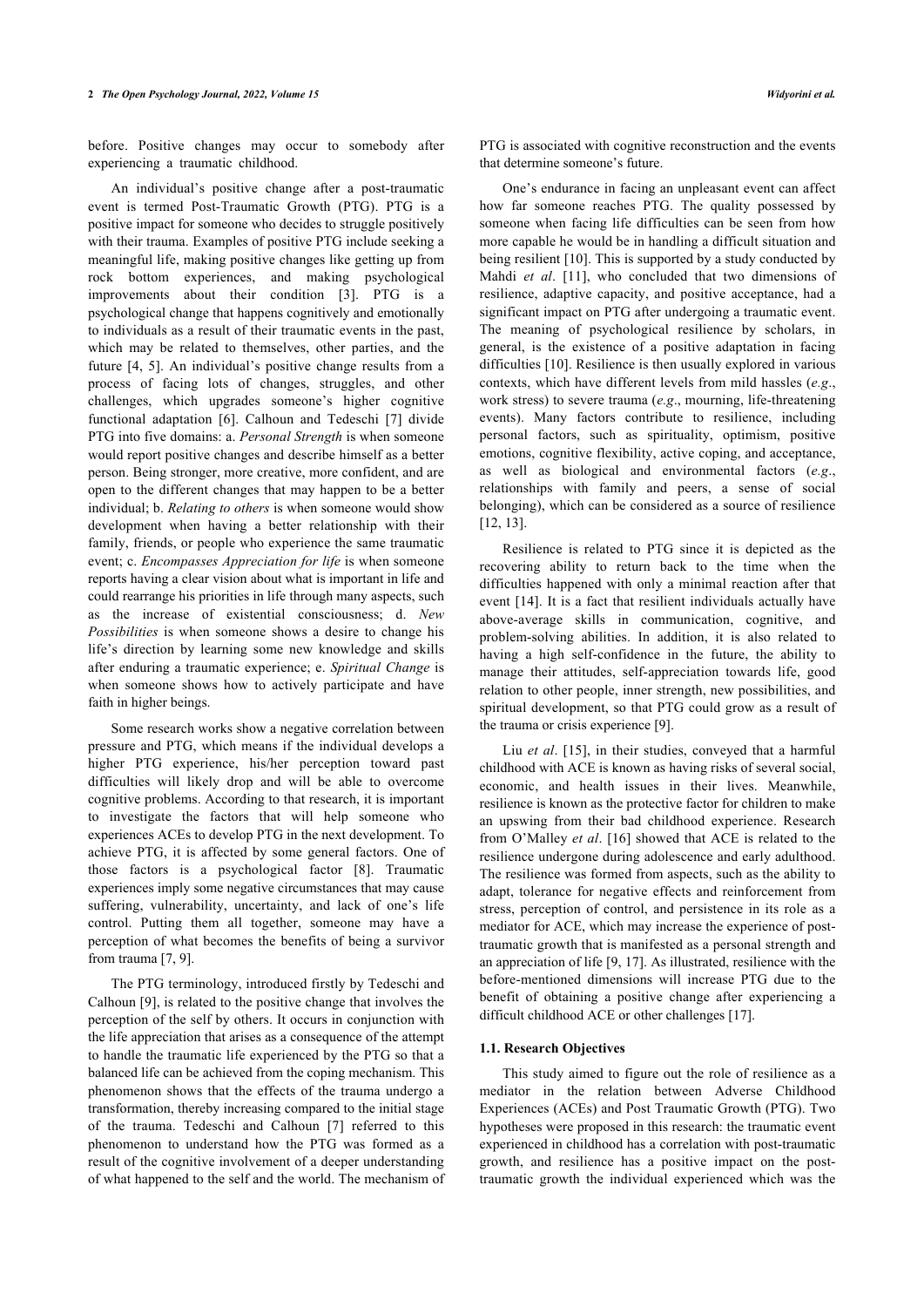result of ACEs.

#### **2. METHODS**

#### **2.1. Research Procedure**

A quantitative correlational method was used in this research to investigate the relation between the three examined variables: Adverse Childhood Experience (ACE), Resilience, and Post-traumatic Growth (PTG). The data were taken online using Google Forms filled by the participants who fit with the criteria for this research. Prior to the research, all participants were given a chance to give their consent in an Informed Consent form. The participants who agreed were then included in this research. The research discussed here had been approved by the Ethics Committee of the Faculty of Psychology, Soegijapranata Catholic University (Approval Number: 005/B.7.5/FP.KEP/IV/2021).

## **2.2. Research Participants**

The population for this research was 12-year-old individuals who experienced unpleasant incidents or traumatic experiences in childhood and were living in Indonesia. In this research, the researchers used convenience sampling to gather the data obtained by filling an online form conducted using Google forms published *via* Facebook, Instagram, Twitter, WhatsApp, and other Social Networking Sites (SNS). Data were collected for approximately three months, from December 2020 to February 2021. A total of 349 respondents provided the collective profile described, participants from adolescents up to elderly and mostly female (77.7%), and the majority graduated from high school (60.5%%).

#### **2.3. Research Instruments**

Three research instruments were used in this research:

*Adverse Childhood Experiences Inventory:* The instrument was used to measure 10 kinds of childhood trauma. The items on the ACE checklist were divided into two parts: the first part comprised five items that contained direct trauma to the participants, such as violence in the form of physical abuse, verbal abuse, sexual harassment, physical abandonment, and emotional abandonment. The second part also consisted of five other items, which contained things that were related to other families. The ACE applied in the research was developed by Felitti *et al*. [\[18](#page-9-17)]. This research participant comprised alcoholic parents, an abused mother, imprisoned family members, family members with mental illness, and divorced parents.

*Connor Davidson Resilience Scale:* Resilience as the mediator variable in this research was measured using the resilience scale, which was interpreted from Connor and Davidson's Resilience Scale [[10\]](#page-9-9). This scale, like Likert Scale, consisted of 5 scores starting from 0 'not right at all', to 4 'almost always right.' This scale comprised of 25 items, which was divided into 5 aspects to depict the resilience construct based on the previous research by Connor and Davidson,

including 1) personal competency, high standard, and persistence; 2) belief in instinct, negative effect tolerance, and empowerment from the effect of stress; 3) positive acceptance towards changes and a friendly relation; 4) control; and 5) spiritual impact.

*Post Traumatic Growth Inventory:* PTGI translated into Bahasa Indonesia was used to measure the level of Post-Traumatic Growth[[19,](#page-10-0) [20\]](#page-10-1). The PTGI that was used to calculate the dependent variables in this research comprised of 21 items that had a scale of 6 scores in each item starting from 0 'I did not feel any changes after my crisis,' to 5 'I felt big changes after my crisis.' A series of aspects measured in this scale to examine the PTG experienced by the participants were: 1) personal strength; 2) life appreciation; 3) relationship with other people; 4) new possibilities; 5) and spiritual changes.

#### **2.4. Data Analysis Procedure**

The acquired data in this research were processed using an IBM SPSS for Statistics 26 and IBM SPSS AMOS 23. Three main variables will be analysed in this research, ACEs as the independent variable, PTG as the dependent variable, and resilience, which is expected to play the mediating role in the relationship between independent and dependent variables. CD-RISC and PTGI measuring instruments that had been translated were used to measure constructed validity using Confirmatory Factor Analysis. The scattered items and aspects of the data obtained were checked with previous findings. Besides, demographical data will also be included in this article, which is presented in the results section as well. A set of Pearson's correlation tests (one-tailed) were conducted to explore associations between variables and their factors. To test the main hypotheses, the researchers used Structural Equation Modelling (SEM) with the help of IBM SPSS AMOS 23. It was expected that resilience takes the mediating role in the relations between ACEs and PTG; whether the mediating effect was partial or complete mediation also be investigated statistically. In addition, path analysis was performed to investigate the mediating role of each resilience factor in this study framework. Throughout the report, we used the significance threshold  $(\alpha)$  of .05.

# **3. RESULTS**

In this research, there were 349 participants who were within the age g[ap](#page-2-0) of  $12 - 18$  years old until 65 years old. As shown in Table **1**, most were female (N=271; 77,7%). The educational background of the respondents was varied from elementary school to post-graduate. Most of them were highschool graduates, *i.e.*,  $60.5\%$  (N = 211). Most of the participants were also single ( $N = 296$ ; 84.8%). A total of 59 participants were married (14.9%), and the rest of the participants were divorced. The status and occupation of the participants were mostly students (from high school to university level). Data for this demography were noted as 60.5% (N=211).

<span id="page-2-0"></span>

|  |  | Table 1. Participants' demographic data. |
|--|--|------------------------------------------|
|--|--|------------------------------------------|

| . .<br>√ariahle | `ategory        | Parcontogo          |
|-----------------|-----------------|---------------------|
| <b>Sex</b>      | Male            | $\sim$<br>ر. عد     |
|                 | -<br>emale<br>. | $\overline{a}$<br>. |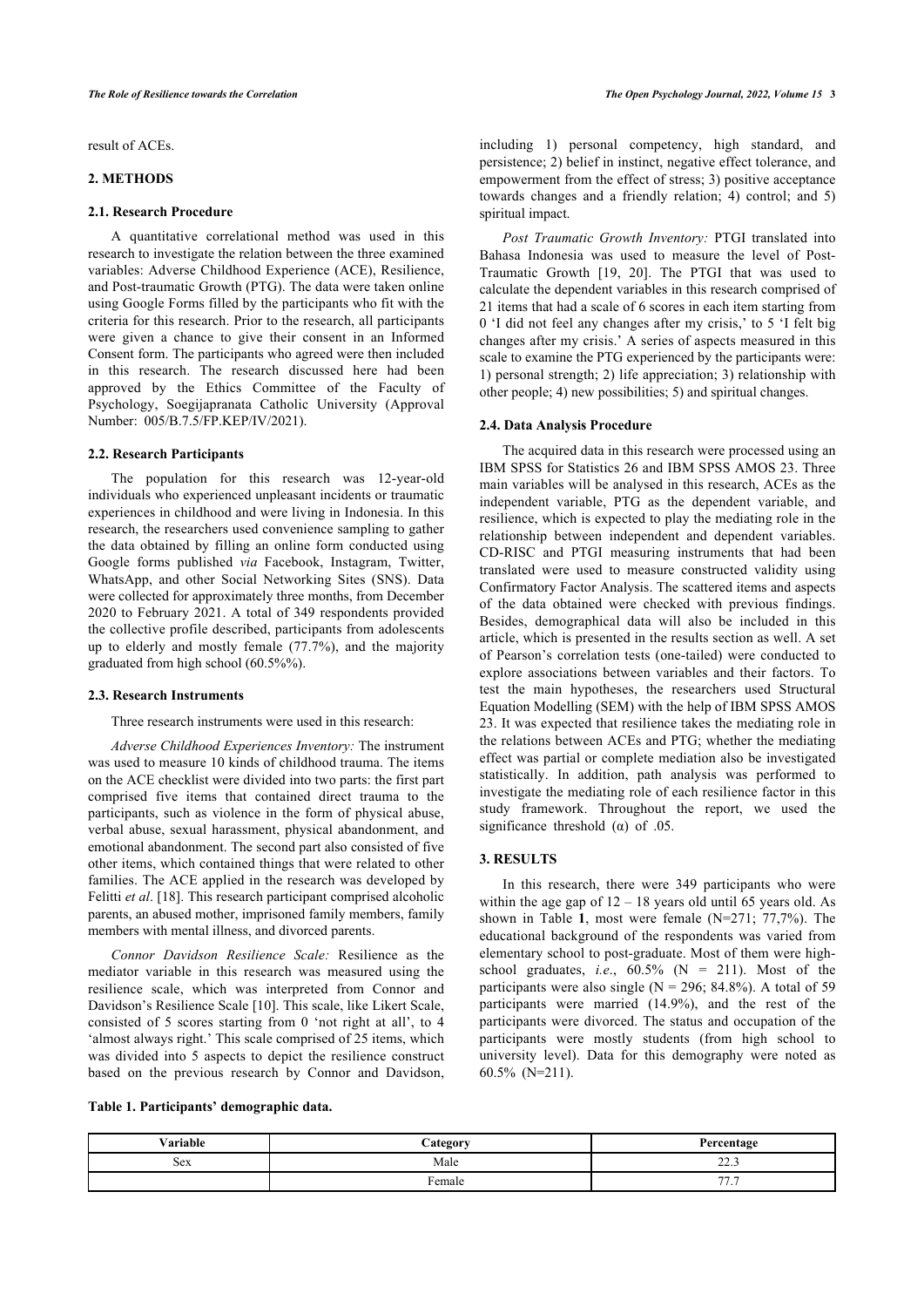#### **4** *The Open Psychology Journal, 2022, Volume 15 Widyorini et al.*

| Variable                    | Category      | Percentage |
|-----------------------------|---------------|------------|
| Age                         | $12 - 18$     | 14.6       |
|                             | $18 - 29$     | 71.3       |
|                             | $30 - 39$     | 7.2        |
|                             | $40 - 49$     | 2.9        |
|                             | $50 - 60$     | 1.1        |
|                             | >60           | 2.9        |
| <b>Education Background</b> | Elementary    | 2.6        |
|                             | Junior High   | 7.7        |
|                             | Senior High   | 60.5       |
|                             | Undergraduate | 23.5       |
|                             | Graduate      | 4.6        |
|                             | Postgraduate  | 1.1        |
| <b>Marital Status</b>       | Single        | 84.8       |
|                             | Married       | 14.9       |
|                             | Divorced      | $\cdot$ 3  |

<span id="page-3-0"></span>Validity measuring instruments were tested using CFA for their validity. In the research, the CFA (presented in Fig. **[1](#page-3-0)**) showed that the adaptation of the CD-RISD scale had a good Model Fit (GFI = .874, CFI = .917, RMSEA = .069) with standardized items' loading factors ranging from 0.524 to 0.991.



**Fig. (1).** CD-RISC CFA Result: Non-Normed Fit Index = .903; Comparative Fit Index = .917; Root Mean Square Error of Approximation = 0.069; Chi-square  $= 562.104$ ; Degrees of Freedom  $= 197$ .

<span id="page-3-1"></span>As for PTGI, the CFA result showed that the adaptation of the PTGI scale had a good Model Fit (GFI = .904, CFI = .913, RMSEA = .063) with standardized items' loading factors ranging from 0.584 to 0.785, as seen in Fig. (**[2](#page-3-1)**). Furthermore,

the Alpha Cronbach Reliability test's results showed that the adaptation of the CD-RISC scale and PTGI have good reliability with CD-RISC's alpha score, which was .927 and .931, respectively.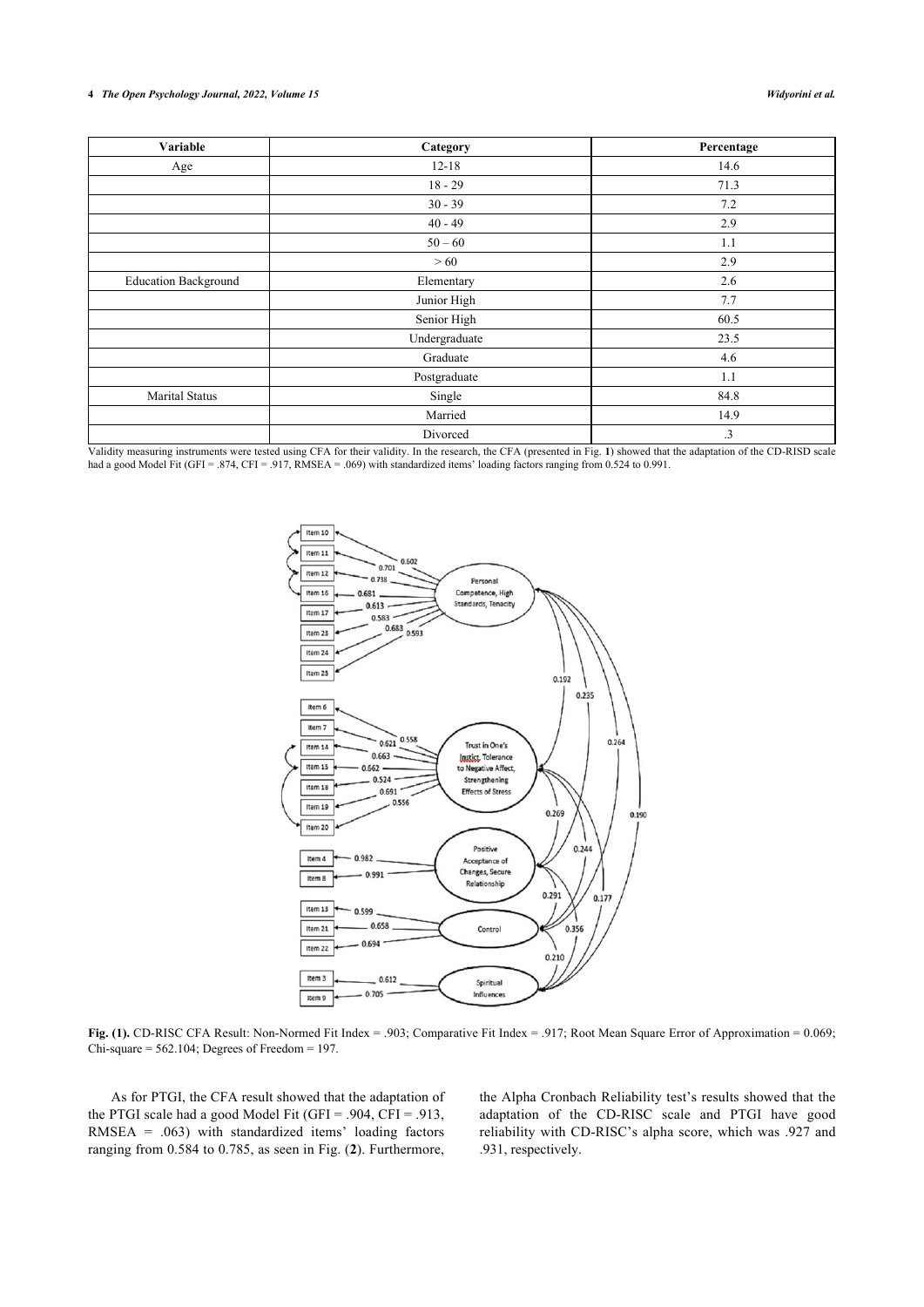

**Fig. (2).** PTGI CFA Result: Non-Normed Fit Index .917; Comparative Fit Index = .913; Root Mean Square Error of Approximation = .063; Chisquare  $= 378.533$ ; Degrees of Freedom  $= 158$ .

To obtain the mean and SD for each variable, bivariate correlation tests were executed to test the correlation between each variable in the research. Based on the data findings, a significant negative correlation between ACE and resilience was found  $(r = -0.202)$ . A similar correlation but weaker result was shown amongst the ACE and PTG ( $r = -187$ ). In addition, it is shown in Table**2** that all of the resilience factors are significantly associated with ACEs, Post-Traumatic Growth,

and all of their aspects. Meanwhile, not all aspects of Post-Traumatic Growth showed a statistically significant correlation with ACEs. This means that even though ACE was related to PTG to some extent, a stronger correlation was shown between ACE and resilience. That makes this finding support the offered model. Concerning the relationship between resilience and PTG, the correlation test result showed a significantly positive relationship.

<span id="page-4-0"></span>

|  | Table 2. Pearson's product moment correlation between research variables and factors. |  |  |  |  |  |  |  |
|--|---------------------------------------------------------------------------------------|--|--|--|--|--|--|--|
|--|---------------------------------------------------------------------------------------|--|--|--|--|--|--|--|

| No. | Variable                                                                                                            | M            | <b>SD</b>   |          | 2                 | 3        | 4                                   | 5        | 6        | 7 | 8 | 9 | 10 | 11 | 12 | 13 |
|-----|---------------------------------------------------------------------------------------------------------------------|--------------|-------------|----------|-------------------|----------|-------------------------------------|----------|----------|---|---|---|----|----|----|----|
|     | <b>Total PTG</b>                                                                                                    |              | 69.96 13.79 |          |                   |          |                                     |          |          |   |   |   |    |    |    |    |
| 2.  | Relating to Others                                                                                                  | 24.88 5.36   |             |          |                   |          |                                     |          |          |   |   |   |    |    |    |    |
| 3.  | New Possibilities                                                                                                   | 17.26 3.82   |             |          |                   |          |                                     |          |          |   |   |   |    |    |    |    |
| 4.  | Personal Strength                                                                                                   | 13.96 3.14   |             |          |                   |          |                                     |          |          |   |   |   |    |    |    |    |
|     | 5. Spiritual Changes                                                                                                | 6.72         | 1.99        |          |                   |          |                                     |          |          |   |   |   |    |    |    |    |
| 6.  | Appreciation to Life                                                                                                | 7.14         | 1.75        |          |                   |          |                                     |          |          |   |   |   |    |    |    |    |
| 7.  | <b>Total Resilience</b>                                                                                             | 61.64 11.96  |             | $.566*$  | $.463**$          | $.522**$ | $.519**$                            | $.417**$ | .498**   |   |   |   |    |    |    |    |
| 8.  | Factor 1: Personal<br>Competence, High<br>Standard, and Tenacity                                                    | $23.11$ 4.74 |             | $.569**$ | $.469**$          |          | $.544**$ $.515**$ $.393**$ $.492**$ |          |          |   |   |   |    |    |    |    |
| 9.  | Factor 2: Trust in<br>One's Instinct.<br>Tolerance to Negative<br>Effect, Strengthening<br><b>Effects of Stress</b> |              | 17.90 4.25  |          | $.464**$ $.357**$ | $.449**$ | $.441*$                             | $.340**$ | $.407**$ |   |   |   |    |    |    |    |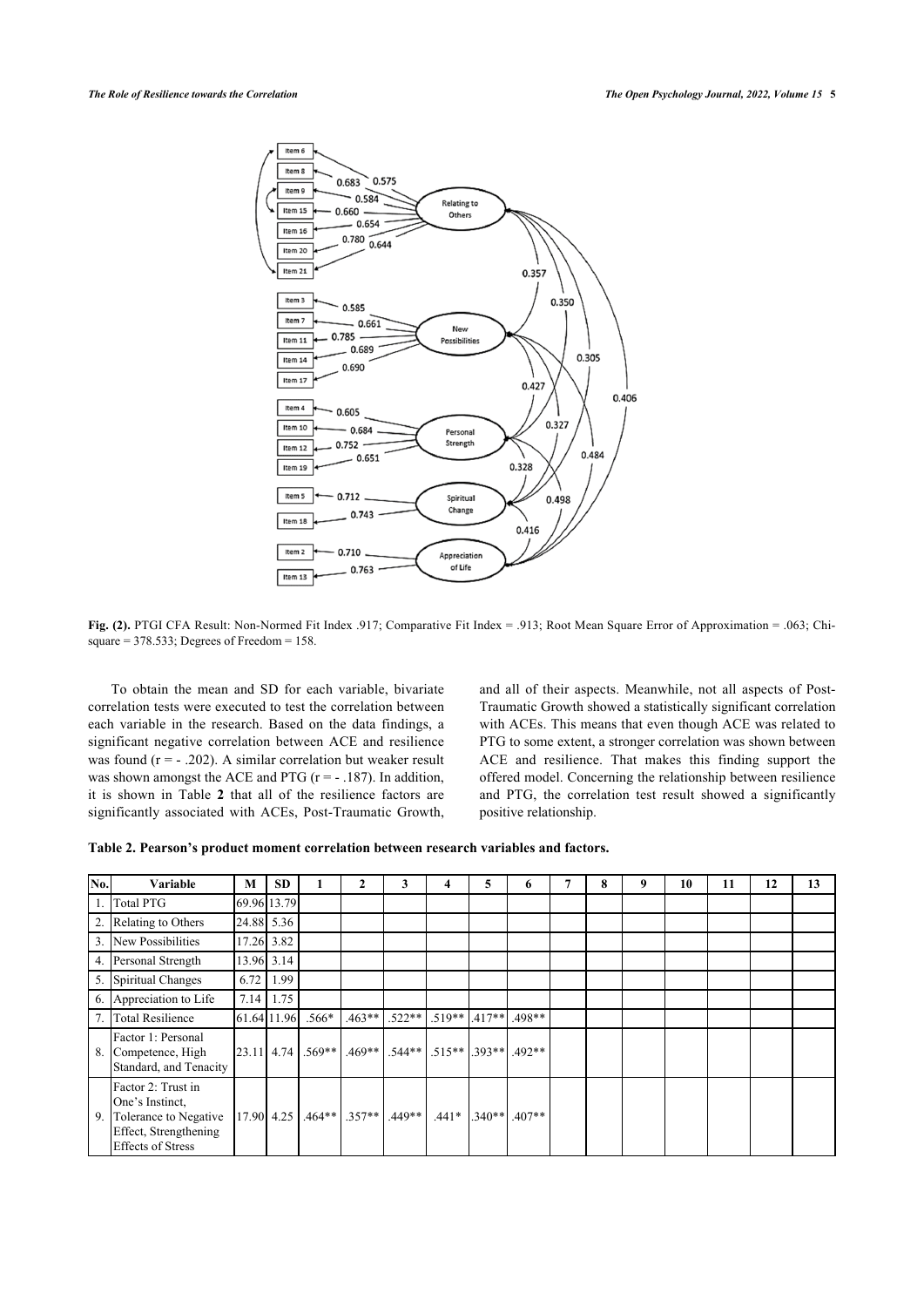| No. | Variable                                                                  | M    | <b>SD</b> |                                                                                   |  |  | 0 |  |                                                                                                                                 | 10 | 11 | 12 | 13 |
|-----|---------------------------------------------------------------------------|------|-----------|-----------------------------------------------------------------------------------|--|--|---|--|---------------------------------------------------------------------------------------------------------------------------------|----|----|----|----|
| 10. | Factor 3: Positive<br>Acceptance of Changes<br>and Secure<br>Relationship |      |           | $5.58$   $1.87$   $.348**$   $.300**$   $.261**$   $.341**$   $.292**$   $.314**$ |  |  |   |  |                                                                                                                                 |    |    |    |    |
|     | 11. Factor 4: Control                                                     | 8.61 |           | $1.94$   $.464**$   $.397**$   $.420**$   $.422**$   $.316**$   $.405**$          |  |  |   |  |                                                                                                                                 |    |    |    |    |
| 12. | Factor 5: Spiritual<br>Influences                                         |      |           | $6.42$   $1.37$   $.399**$   $.338**$   $.333**$   $.317**$   $.383**$   $.377*$  |  |  |   |  |                                                                                                                                 |    |    |    |    |
|     | 13. Total ACE                                                             |      |           |                                                                                   |  |  |   |  | l.46   .879  - .187** - .188** - .166** - .155**  - .085  - .159** - .202* - .138* - .179** - .162** - .169** - .269** - .187** |    |    |    |    |

Note:  $* = sig < 05$ ;  $** = sig < 01$  (two-tailed).

To test the hypotheses, the researcher used Structural Equation based analysis with all 349 participants using AMOS software. Based on the data analysis, the offered hypothetical model in this research indicated a good fit with the data collected (Fig. **[3](#page-5-0)**). The CFI score was .997, TLI was .96, and RMSEA was .065. ACE was shown to have a significantly negative relationship towards resilience (standardized coefficient  $= -.19$ ) and a non-significantly negative relationship towards PTG (standardized coefficient = .61). This research proposed a hypothesis that the correlation between ACE and PTG has an indirect effect relationship with mediated resilience. Fortunately, this research supported the hypothesis because it revealed a significant indirect correlation between ACE and PTG through resilience (standardized indirect coefficient  $= -12$ ). Moreover, the proposed model plot revealed by the analysis result showed a higher total effect in comparison to the direct effect (standardized total coefficient =

## -.192).

In order to confirm the mediating effects of each factor of resilience, in this research, we used Hayes' (2013) PROCESS software based on the proposed mediation model. PROCESS uses a path analytical framework and bootstrapping to provide powerful estimates of direct and indirect effects in mediation models. We altered the initial mediating variable, resilience, into its factors. The total effect of collectivism on environmental quality was significant,  $\beta = -19$ ,  $SE = .828$ ,  $p =$ .000, 95% CI (-4.56, -1.30), as seen in Fig. (**[4](#page-6-0)**). The result, as shown in Fig. (**[5](#page-6-1)**), thus, implies that Factor 1 (Personal Competence, High Standard, Tenacity) has no mediating effects on the relation between ACEs and PTG. The direct effect controlling for Factor 1 of resilience was also significant but smaller in size,  $β = -.11$ ,  $SE = .69$ ,  $p = .013$ ,  $95%$  CI (-3.09, -.36), and the associated indirect effect was nonsignificant,  $β =$  $-0.08$ , SE =  $.041$ , 95% CI ( $-16$ , 002).

<span id="page-5-0"></span>

**Fig. (3).** Structural equation modelling path diagram for ACE, resilience, and PTG.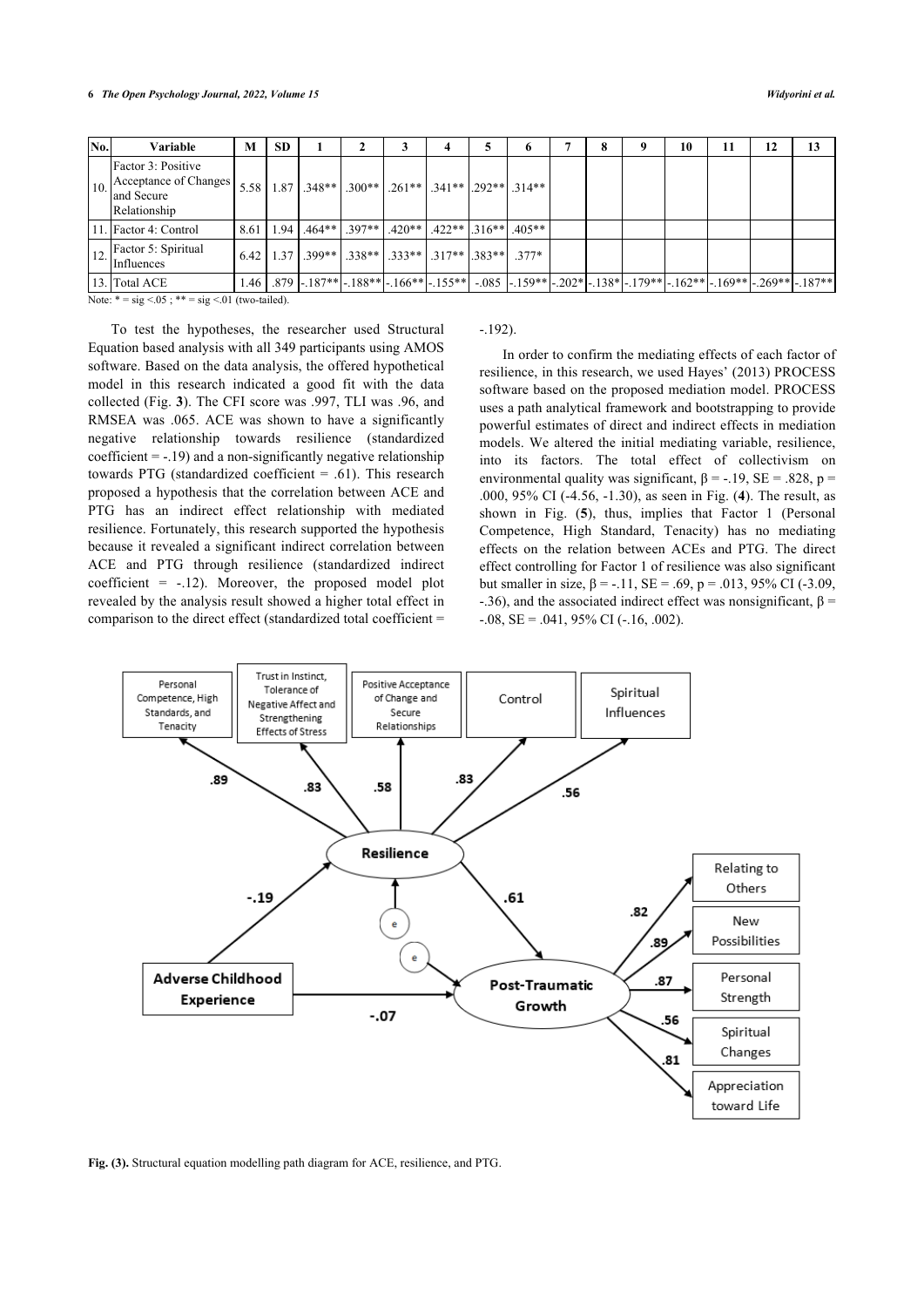<span id="page-6-0"></span>

**Fig. (4).** The relationship between ACEs, Resilience, and PTG (post-traumatic growth).

Note:  $* = \text{sig} < 05$ ;  $** = \text{sig} < 01$ ,  $\beta c = \beta$  coefficient between dependent and independent variable (total effect).

<span id="page-6-1"></span>

**Fig. (5).** Path analysis diagram between aces; personal competence, high standard, tenacity; and post-traumatic growth. Note:  $* = \text{sig} < 05$ ;  $** = \text{sig} < 01$ ;  $\beta c' = \beta$  coefficient between dependent and independent variable (direct effect);  $\beta a = \beta$  coefficient between independent variable and mediator ;  $βb = β$  coefficient between mediator and dependent variable.

Apart from Factor 1 that showed no mediating effect, the rest of the resilience's factors showed mediating effects. In detail, Factor 2, as shown in Fig. (**[6](#page-6-2)**) (Trust in One's Instinct, Tolerance to Negative Affect, Strengthening Effects of Stress), 3, as in Fig. (**[7](#page-6-3)**), (Positive Acceptance of Changes and Secure Relationship), and 4, as shown in Fig. (**[8](#page-7-0)**), (Control) showed partial mediating effects while Factor 5 (Spiritual Changes) showed full mediating effect, as shown in Fig. (**[9](#page-7-1)**). The direct effect control for Factor 2 of resilience was significant but smaller in size,  $\beta$  = -.11,  $SE = .75$ ,  $p = .027$ ,  $95\%$  CI (-3.16, -.19), and the associated indirect effect was also significant,  $β =$ -.08,  $SE = .036$ , 95% CI (-.15, -.01). The result of direct effect control for Factor 3 of resilience was also shown significant but smaller in size,  $\beta$  = -.13, SE = .79, p = .008, 95% CI (-3.66, -.54), and the associated indirect effect was also significant,  $β =$  $-0.05$ , SE =  $.023$ , 95% CI ( $-10$ ,  $-0.01$ ). Showing a similar pattern, the direct effect control for Factor 4 of the resilience was significant but smaller in size,  $\beta$  = -.11, SE = .75, p = .020, 95% CI (-3.24, -.27), and the associated indirect effect was also significant,  $\beta = -.08$ ,  $SE = .027$ ,  $95\%$  CI (-.13, -.03). There is, however, a slightly different result in the direct effect control for Factor 5 of resilience, which was nonsignificant,  $\beta = -0.09$ ,  $SE = .80$ ,  $p = .093$ , 95% CI (-2.92, .22), and the associated indirect effect that was significant,  $\beta$  = -.10, SE = .048, 95% CI (-.19, -.03).The summary of the beta effects of each factor is presented in Table **[3](#page-7-2)** below.

<span id="page-6-2"></span>

**Fig. (6).** Path analysis diagram between ACEs; trust in one's instinct, tolerance to negative effect, strengthening effects of stress; and post-traumatic growth.

<span id="page-6-3"></span>Note:  $* = sig < .05$ ;  $** = sig < .01$ ;  $βc' = β$  coefficient between dependent and independent variable (direct effect);  $βa = β$  coefficient between independent variable and mediator ;  $βb = β$  coefficient between mediator and dependent variable.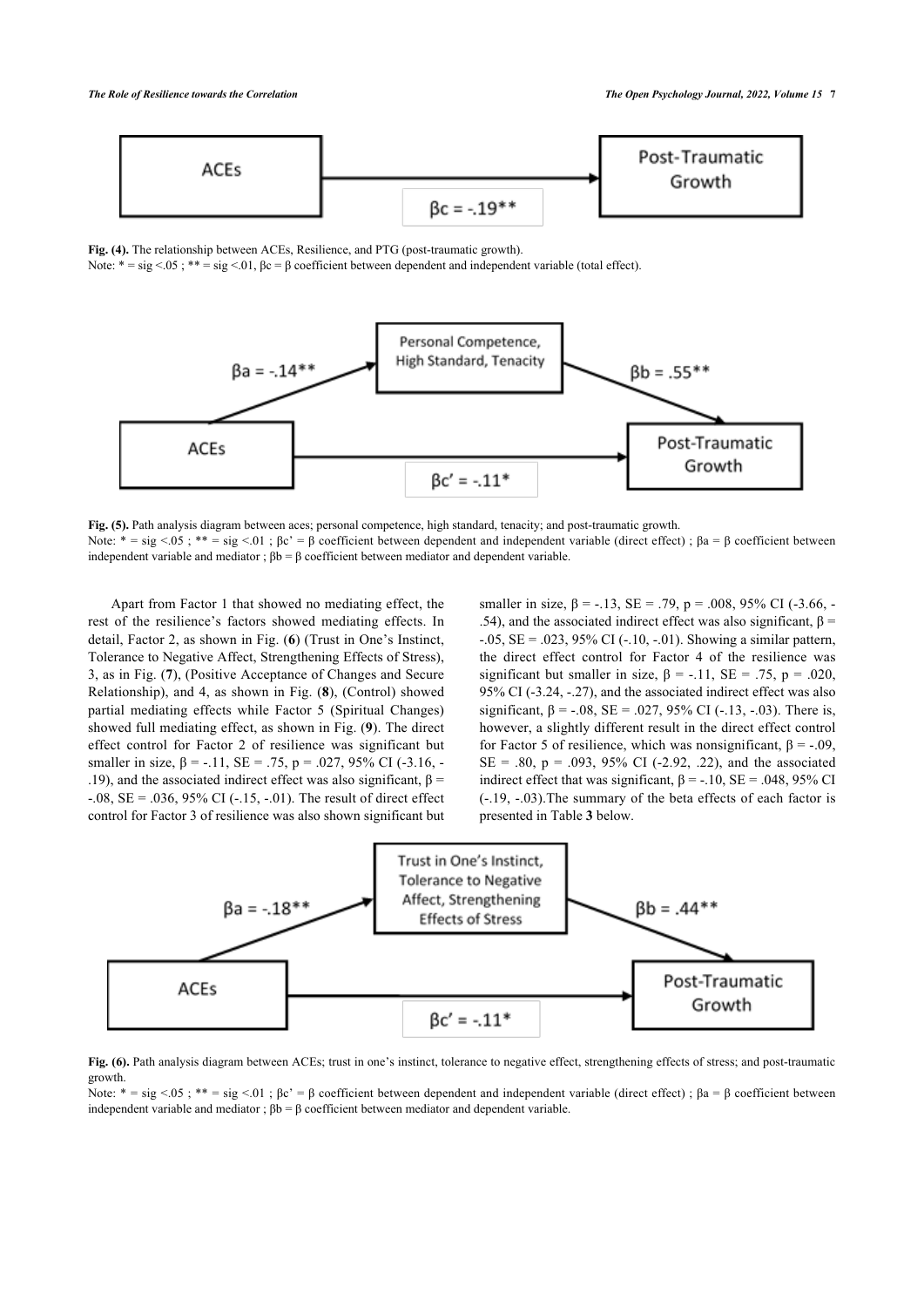

**Fig. (7).** Path Analysis Diagram between ACEs; Positive Acceptance of Changes and Secure Relationship; and Post-Traumatic Growth. Note:  $* = \text{sig} < 0.05$ ;  $** = \text{sig} < 0.1$ ; βc' = β coefficient between dependent and independent variable (direct effect); βa = β coefficient between independent variable and mediator ; βb = β coefficient between mediator and dependent variable.

<span id="page-7-0"></span>

**Fig. (8).** Path Analysis Diagram between ACEs; Control; and Post-Traumatic Growth.

Note:  $* = sig < 05$ ;  $** = sig < 01$ ; βc' = β coefficient between dependent and independent variable (direct effect); βa = β coefficient between independent variable and mediator ;  $βb = β$  coefficient between mediator and dependent variable.

<span id="page-7-1"></span>

**Fig. (9).** Path Analysis Diagram between ACEs; Spiritual Influences; and Post-Traumatic Growth. Note:  $* = \text{sig} < 05$ ;  $** = \text{sig} < 01$ ;  $\beta c' = \beta$  coefficient between dependent and independent variable (direct effect);  $\beta a = \beta$  coefficient between independent variable and mediator ;  $βb = β$  coefficient between mediator and dependent variable.

<span id="page-7-2"></span>

|  |  |  |  |  |  |  |  | Table 3. Direct and indirect effects between ACEs and PTGon each factor of resilience. |
|--|--|--|--|--|--|--|--|----------------------------------------------------------------------------------------|
|--|--|--|--|--|--|--|--|----------------------------------------------------------------------------------------|

| No. | <b>Mediating Factor</b>                                                                |                                 | Direct Effect (95% CI) Indirect Effect (95%CI) |
|-----|----------------------------------------------------------------------------------------|---------------------------------|------------------------------------------------|
|     | Personal Competence, High Standard, Tenacity                                           | $\beta$ c' = -.11 (-3.09, -.36) | $\beta$ c = -.08(-.16, .002)                   |
|     | Trust in One's Instinct, Tolerance to Negative Effect, Strengthening Effects of Stress | $\beta$ c' = -.11(-3.16, -.19)  | $\beta$ c = -.08 (-.15, -.01).                 |
|     | Positive Acceptance of Changes and Secure Relationship                                 | $\beta$ c' = -.13 (-3.66, -.54) | $\beta$ c = -.05 (-.10, -.01)                  |
|     | Control                                                                                | $\beta$ c' = -.11 (-3.24, -.27) | $\beta$ c = -.08 (-.13, -.03)                  |
|     | Spiritual Changes                                                                      | $\beta$ c' = -.09 (-2.92, .22)  | $\beta$ c = -.10 (-.19, -.03)                  |

## **4. DISCUSSION**

This research was conducted to reveal the correlation

between ACEs, resilience, and PTG. The proposed hypothesis was that ACEs were related to the PTG experienced by the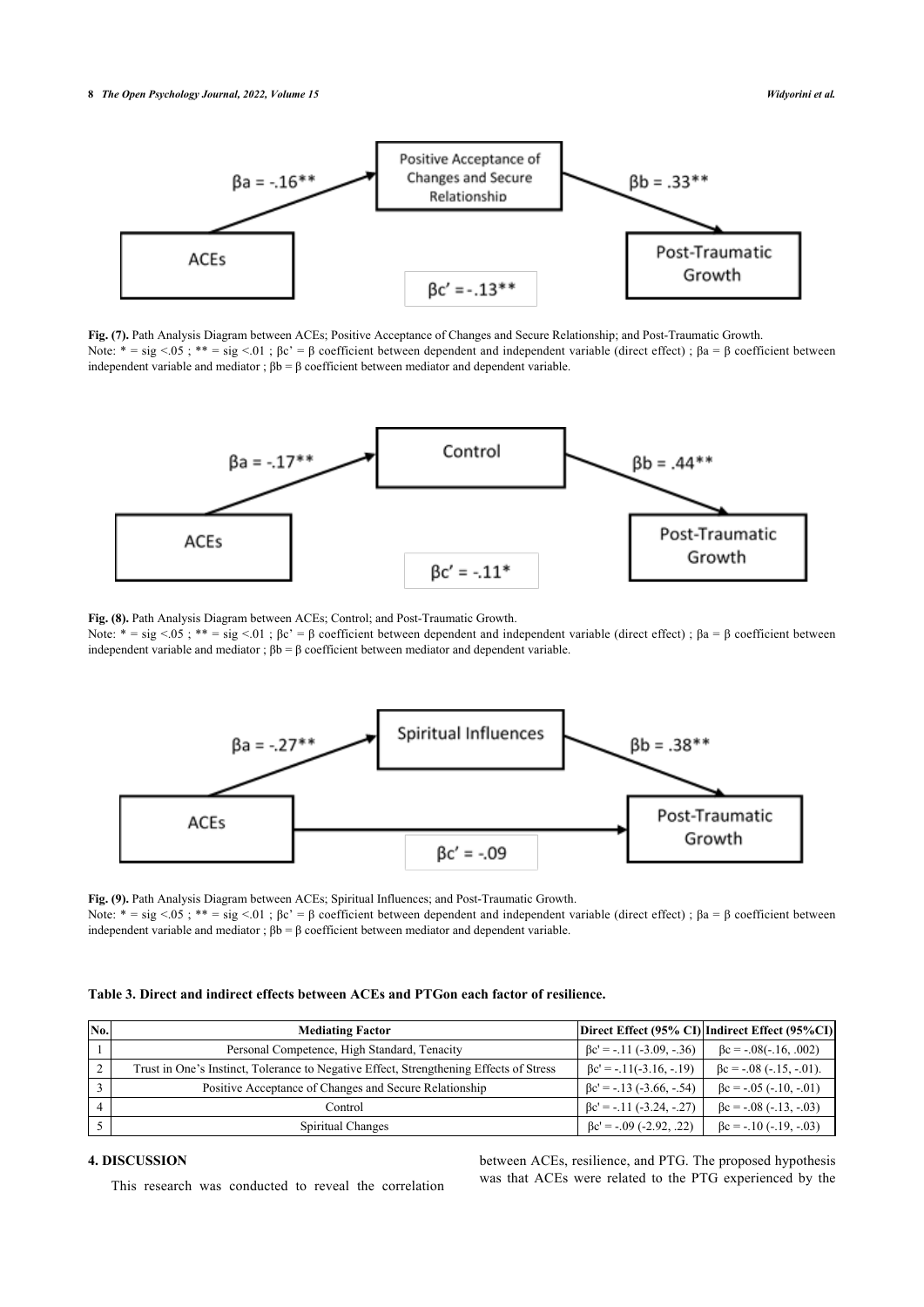individuals. The correlation test's results showed that ACEs, indeed, had a significant correlation with PTG. This was in line with the research conducted by Schubert *et al*. [\[21\]](#page-10-2), who believed that individuals experiencing hardships in their family had a correlation with PTG achievement. Bad experiences in childhood have positively predicted PTG in children[[22\]](#page-10-3). Another study showed a similar result, like the study conducted by Shand *et al*. [\[23](#page-10-4)]. They found a similar result in their study, whereby individuals who experienced bad times in childhood did not always have a negative impact when they grew up. Many children could have had a stronger personality and could have been empowered by resilience. That study result supported this recent research, where ACEs were experienced by individuals in the past and had a significant correlation with the individuals' level of resilience. All of the previous research reviewed revealed a connection amongst variables, which was explained by the details that ACEs had a significant correlation with resilience and PTG. The stronger correlation between resilience and PTG indicated that the relation ACEs had with PTG was mediated by resilience, like how it was hypothesized from other studies.

Further analysis using SEM showed that ACEs were insignificantly impacted directly by resilience. This result supported some arguments proposed by some related studies, whereby ACEs as experiences could not be the only predictor of psychological problems (including PTG as a positive growth) without going through other processes[[24,](#page-10-5) [25](#page-10-6)]. In other words, to reach a certain level of PTG, individuals need to cope with post-trauma stress through a cognitive learning process aided by resilience as one of the internal models [\[7\]](#page-9-6), [[21,](#page-10-2) [23\]](#page-10-4). The findings and theoretical background have helped the offered model in this research, where resilience works as the mediator that increases the significant indirect impact of ACEs towards PTG.

Theoretically, the increased PTG was related to the dimensions of resilience, which later will increase PTG or benefit finding along with psychological growth to a positive side because of the experience obtained from ACEs or other hurdles to achieve a higher functional level[[17](#page-9-16)]. Another argument conveyed by Malhotra and Chebiyyam [[26](#page-10-7)], who did a study on PTG as a result of bad events in life, could be concluded that the growth was a result from the struggle to prevent the traumatic experience and how the individuals find a meaningful life, which sprang not from the bad experience itself. The process to prevent that crisis or the traumatic event had been predicted by the resilience that the individuals owned, as concluded by Tranter*et al*. [\[27](#page-10-8)]. This explanation, then, may describe how resilience played the role of a mediator between the ACEs and PTG that the individuals were experiencing.

Furthermore, we also found that some aspects of PTG were significantly associated with ACEs, although it was then revealed that resilience plays a partial mediation role in the relationship of those two variables. ACEs as traumatic events occur during childhood, and they are more likely to be part of a person's identity, which serves as a developmental basis for understanding, thinking, and reacting to living circumstances [[20\]](#page-10-1). However, since the self is complex and constructed, individuals have a choice in the formation of their identity.

Thus, adults are not destined to have the self-concept of their childhood [\[28](#page-10-9)]. When a person experiences personal development by facing the difficulties of his life, that person will have a broader perspective on the development of personal resources [\[7,](#page-9-6) [29](#page-10-10)].

In a more detailed analysis, the results showed that personal competence, high standard, and tenacity factors did not provide a mediating effect on the relationship between ACEs and PTG levels. Qualitative research among Indonesian people showed that strong spiritual factors and social support affect PTG more than confidence in self-strength [\[30\]](#page-10-11). This is due to the more collective type of Indonesian society, which does not give too much encouragement for the individual selfconfidence to grow after traumatic events. In addition, another factor of resilience, which is spiritual influence, actually provides the strongest mediation effect on the relationship between ACEs and PTG in the Indonesian community. These results support previous research on PTG in Indonesian and Asian communities by showing that spirituality and religious activity significantly predict PTG levels in survivors of natural disasters [[31](#page-10-12), [32\]](#page-10-13). Actually, not only in the face of traumatic events, Subandi *et al*. [\[32](#page-10-13)] explained that in facing difficulties, in general, Indonesian people in Java, who are Muslims, adopt more religious and/ or spiritual coping techniques, such as *dhikr* (doing remembrance rituals to God), *salat* (doing daily prayer), *sabar* (be patient), *nrimo* (be warmly accepting things), *tawakkal* (ready to surrender), and *bersyukur* (give gratitude).

This study provides supporting evidence and new knowledge regarding the relationship of ACEs as traumatic events from the past (outside the context of natural disasters in previous studies) with the PTG level of the Indonesian society. It is strongly mediated by spirituality, which is a factor of resilience as a complete mediator. In more detail, Akbar [\[33\]](#page-10-14) explained how spirituality is believed to be sacred by the people of Indonesia and can encourage positive growth by providing a sense of security and deeper meaning to the painful events experienced.

## **4.1. Limitations**

Even though the research could reveal the result that depicted the role of resilience in ACEs and PTG correlation clearly, this research had some limitations that could be overcome further in the next research. Firstly, participants of the current study included a wide age range and seemed not evenly distributed (mostly early adulthood and incorporated the small data of elder participants). However, despite a wide age range, data gathered are all, in fact, statistically normally distributed, so the authors decided to include the whole dataset in order to capture growth experienced by participants from different generations. Second, this research aimed to investigate the role of resilience as a mediator, while other researchers believed that there were lots of different factors that may protect and support in time of post-trauma crisis [\[34](#page-10-15) - [36](#page-10-7)]. Therefore, future research could investigate other factors that may be the mediators between PTG and ACEs, which would provide a bigger picture of the phenomenon. Data of this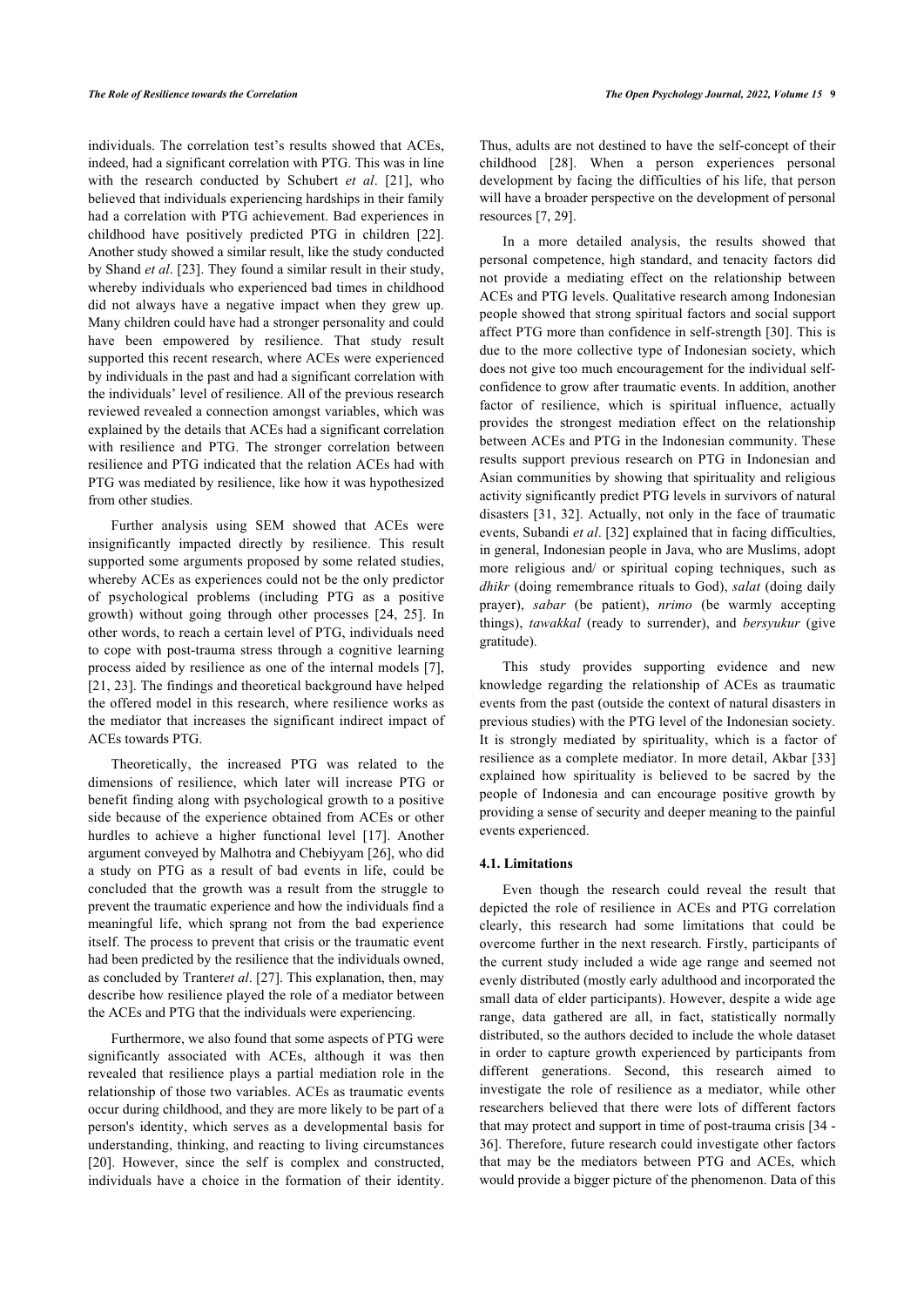<span id="page-9-0"></span>research only represented what happened in Indonesia with Indonesian participants. Thus, there is still a need to do further research to involve a wider population considering the cultural and social aspects through theoretical reviews and other similar research.

## <span id="page-9-1"></span>**CONCLUSION**

<span id="page-9-3"></span><span id="page-9-2"></span>This article revealed an association between the ACE that the individual experienced in the past with resilience and PTG. ACE was found to have a significant correlation with the level of PTG someone was experiencing, but the direct impact of ACE was not significant towards the PTG if it stands alone. Resilience was found to become the mediator of individuals experiencing PTG after going through ACE.

#### <span id="page-9-4"></span>**IMPLICATION**

<span id="page-9-5"></span>The result of this research could be a basis for professionals to consider giving counselling to individuals who had gone through ACEs to grow positively. Resilience enhancement, based on the findings that have been previously discussed, has proven to help individuals, who in the process of the crisis, find new meanings in life. These new meanings and the cognitive process will be the ones to drive the emergence of PTG as a superficial psychological function that may increase individuals' quality of life.

# <span id="page-9-7"></span><span id="page-9-6"></span>**ETHICS APPROVAL AND CONSENT TO PARTICIPATE**

<span id="page-9-9"></span><span id="page-9-8"></span>The research discussed had been approved by the Ethics Committee of the Faculty of Psychology, Soegijapranata Catholic University (Approval Number: 005/B.7.5/FP.KEP/IV/2021).

## <span id="page-9-10"></span>**HUMAN AND ANIMAL RIGHTS**

<span id="page-9-11"></span>No animals were used in the studies that are the basis of this research. All human procedures were in accordance with the ethical standards of the committee responsible for human experimentation (institutional and national) and with the Helsinki Declaration of 1975, as revised in 2013.

#### <span id="page-9-12"></span>**CONSENT FOR PUBLICATION**

All the participants gave their written informed consent.

### <span id="page-9-13"></span>**AVAILABILITY OF DATA AND MATERIALS**

<span id="page-9-14"></span>The authors confirmed that the data supporting the findings of this study are available within the article.

#### <span id="page-9-15"></span>**FUNDING**

None.

# <span id="page-9-16"></span>**CONFLICT OF INTEREST**

The authors declare no conflict of interest.

# <span id="page-9-17"></span>**ACKNOWLEDGEMENTS**

Declared none.

# **REFERENCES**

- [1] Herzog JI, Schmahl C. Adverse Childhood Experiences and the Consequences on Neurobiological, Psychosocial, and Somatic Conditions Across the Lifespan. Frontiers in Psychiatry 2018; 9: p. 420. Available from: [https://www.frontiersin.org/article/](https://www.frontiersin.org/article/10.3389/fpsyt.2018.00420) [10.3389/fpsyt.2018.00420](https://www.frontiersin.org/article/10.3389/fpsyt.2018.00420)
- [2] Kira I A, *et al.* Trauma Proliferation and Stress Generation (TPSG) dynamics and their implications for clinical science. Am J Orthopsychiat 2018; 88(5) [\[http://dx.doi.org/10.1037/ort0000304\]](http://dx.doi.org/10.1037/ort0000304)
- [3] Meyerson DA, Grant KE, Carter JS, Kilmer RP. Posttraumatic growth among children and adolescents: A systematic review. Clin Psychol Rev 2011; 31(6): 949-64.
- [\[http://dx.doi.org/10.1016/j.cpr.2011.06.003\]](http://dx.doi.org/10.1016/j.cpr.2011.06.003) [PMID: [21718663](http://www.ncbi.nlm.nih.gov/pubmed/21718663)] [4] Zoellner T, Maercker A. Posttraumatic growth in clinical psychology -
- A critical review and introduction of a two component model. Clin Psychol Rev 2006; 26(5): 626-53.
- [\[http://dx.doi.org/10.1016/j.cpr.2006.01.008\]](http://dx.doi.org/10.1016/j.cpr.2006.01.008) [PMID: [16515831](http://www.ncbi.nlm.nih.gov/pubmed/16515831)]
- [5] Lee D, Yu E-S, Kim NH. Resilience as a mediator in the relationship between posttraumatic stress and posttraumatic growth among adult accident or crime victims: The moderated mediating effect of childhood trauma. Eur J Psychotraumatol 2020; 11(1)1704563<br>
[http://dx.doi.org/10.1080/20008198.2019.17045631 [PMID:  $[http://dx.doi.org/10.1080/20008198.2019.1704563]$  $[http://dx.doi.org/10.1080/20008198.2019.1704563]$ [32002138\]](http://www.ncbi.nlm.nih.gov/pubmed/32002138)
- [6] Shuwiekh H, Kira I A, Ashby J S. What are the personality and trauma dynamics that contribute to posttraumatic growth. Int J Stress Manag 2018; 25(2): 181-94.
	- [\[http://dx.doi.org/10.1037/str0000054\]](http://dx.doi.org/10.1037/str0000054)
- [7] Calhoun LG, Tedeschi RG. The foundations of posttraumatic growth: An expanded framework. Handbook of Posttraumatic Growth: Research and Practice. Lawrence Erlbaum Associates Publishers 2006; pp. 3-23.
- [8] Ramos C, Leal I. Posttraumatic growth in the aftermath of trauma: A literature review about related factors and application contexts. Psychol Community Health 2013; 2(1): 43-54. [\[http://dx.doi.org/10.5964/pch.v2i1.39\]](http://dx.doi.org/10.5964/pch.v2i1.39)
- [9] Tedeschi RG, Calhoun LG. Target article: 'Posttraumatic growth: Conceptual foundations and empirical evidence. Psychol Inq 2004; 15(1): 1-18. [\[http://dx.doi.org/10.1207/s15327965pli1501\\_01](http://dx.doi.org/10.1207/s15327965pli1501_01)]
- [10] Connor KM, Davidson JRT. Development of a new resilience scale: The Connor-Davidson Resilience Scale (CD-RISC). Depress Anxiety 2003; 18(2): 76-82.
	- [\[http://dx.doi.org/10.1002/da.10113](http://dx.doi.org/10.1002/da.10113)] [PMID: [12964174\]](http://www.ncbi.nlm.nih.gov/pubmed/12964174)
- [11] Mahdi HK, Prihadi K, Hashim S. Posttraumatic growth and resilience after a prolonged war: A study in baghdad, iraq. Int J Eval Res Educ 2014; 3(3) [\[http://dx.doi.org/10.11591/ijere.v3i3.6316](http://dx.doi.org/10.11591/ijere.v3i3.6316)]
- [12] Velickovic K, Rahm Hallberg I, Axelsson U, *et al.* Psychometric properties of the Connor-Davidson Resilience Scale (CD-RISC) in a non-clinical population in Sweden. Health Qual Life Outcomes 2020; 18(1): 132.

[\[http://dx.doi.org/10.1186/s12955-020-01383-3](http://dx.doi.org/10.1186/s12955-020-01383-3)] [PMID: [32398074\]](http://www.ncbi.nlm.nih.gov/pubmed/32398074)

[13] Green KT, Hayward LC, Williams AM, *et al.* Examining the factor structure of the Connor-Davidson Resilience Scale (CD-RISC) in a post-9/11 U.S. military veteran sample. Assessment 2014; 21(4): 443-51.

[\[http://dx.doi.org/10.1177/1073191114524014](http://dx.doi.org/10.1177/1073191114524014)] [PMID: [24586090](http://www.ncbi.nlm.nih.gov/pubmed/24586090)]

[14] Bonanno GA, Papa A, O'Neill K. Loss and human resilience. Appl Prev Psychol 2001; 10(3): 193-206.

[\[http://dx.doi.org/10.1016/S0962-1849\(01\)80014-7\]](http://dx.doi.org/10.1016/S0962-1849(01)80014-7)

[15] Liu M, Mejia-Lancheros C, Lachaud J, Nisenbaum R, Stergiopoulos V, Hwang SW. Resilience and adverse childhood experiences: Associations with poor mental health among homeless adults. Am J Prev Med 2020; 58(6): 807-16.

[\[http://dx.doi.org/10.1016/j.amepre.2019.12.017\]](http://dx.doi.org/10.1016/j.amepre.2019.12.017) [PMID: [32147372](http://www.ncbi.nlm.nih.gov/pubmed/32147372)]

[16] O'Malley DM, Randell KA, Dowd MD. Family adversity and resilience measures in pediatric acute care settings. Public Health Nurs 2016; 33(1): 3-10.

[\[http://dx.doi.org/10.1111/phn.12246](http://dx.doi.org/10.1111/phn.12246)] [PMID: [26786633\]](http://www.ncbi.nlm.nih.gov/pubmed/26786633)

[17] O'Rourke JJF, Tallman BA, Altmaier EM. Measuring post-traumatic changes in spirituality/religiosity. Ment Health Relig Cult 2008; 11(7): 719-28.

[\[http://dx.doi.org/10.1080/13674670801993336\]](http://dx.doi.org/10.1080/13674670801993336)

[18] Felitti VJ, Anda RF, Nordenberg D, *et al.* Relationship of childhood abuse and household dysfunction to many of the leading causes of